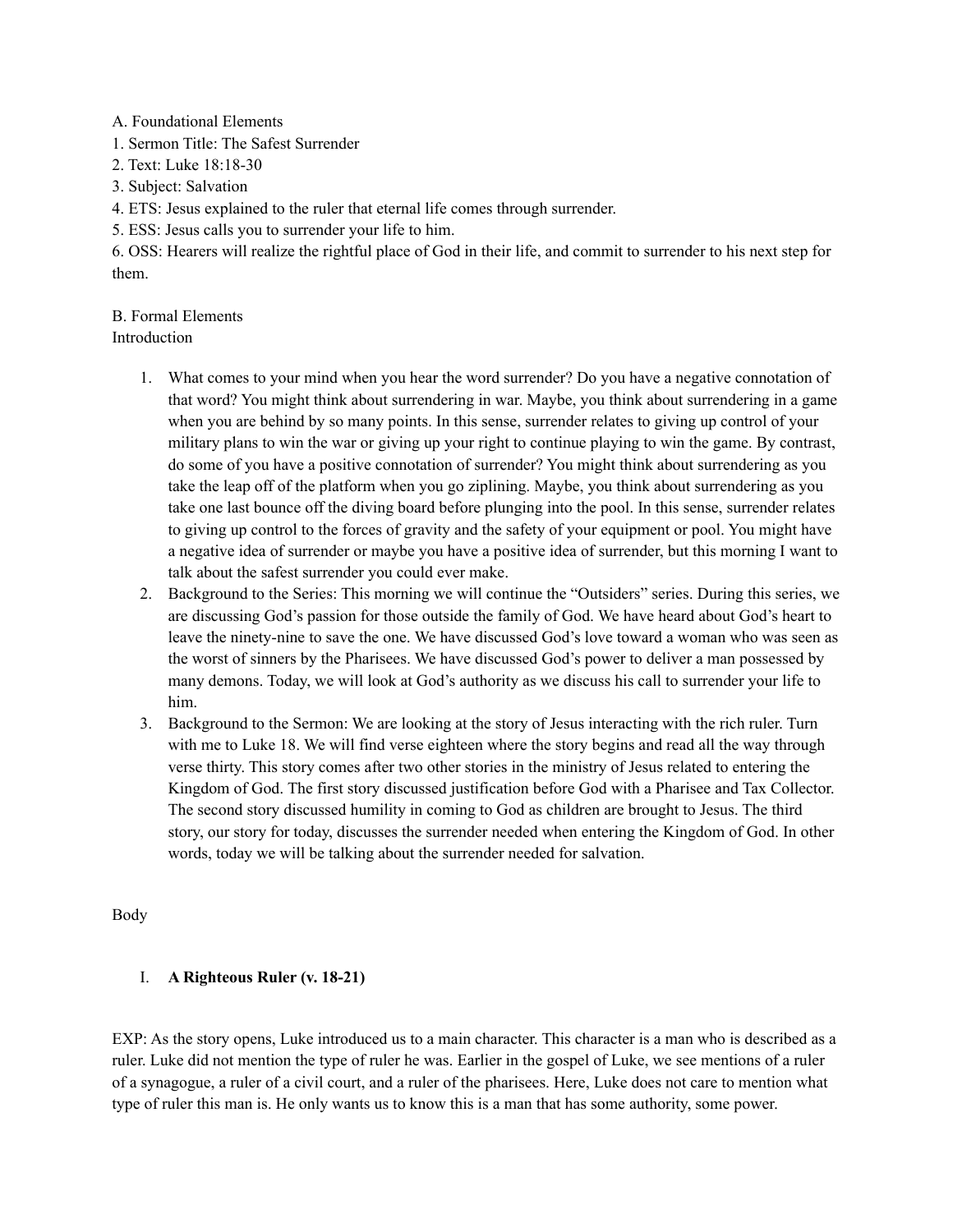Later in the story, we also see that this man is well off. The Bible says in verse 23 that this ruler is extremely rich. This is why some translators suggest the title the rich ruler, or the rich young ruler.

ILL: The picture coming to my mind of this character is the ideal American. We know this man isn't an American, because in the first century America did not exist. However, he holds the same attributes that most would consider the American Dream. The man is in a position of power and authority. He must in some way be successful because he is still in that position. In addition, the ruler is extremely wealthy. The man was probably dressed nicely. The man was probably respected. The man that Luke has presented to us looks a lot like the man we might see on the cover of Forbes Magazine for the edition 30 rising business stars under 30 years of age. This man epitomizes the ideal American.

Furthermore, We find out that this man has come to Jesus to ask about eternal life. But he is not just asking about the topic in general, this man is interested in how to enter the Kingdom of God. This is no casual interest. The ruler is determined to find out how someone might enter the Kingdom of God. He really wanted to know how *he* might inherit eternal life. The Bible says he asked Jesus, "What must I do to inherit eternal life?"

APP: This man could not have chosen a better person to ask this question. Listen to me, if you want to know how to have a relationship with God, if you want to know how to enter the Kingdom of God, if you want to know how to receive eternal life, you ought to ask Jesus. If you are unsure today about if you have eternal life, can I tell you that there is no other place or person to go to besides Jesus. You can go to a pastor, a church leader, a parent, or a friend, but if they tell you anything besides what Jesus tells us in the Word of God you are not getting the truth about the Kingdom of God.

EXP: This man asked Jesus, and Jesus responded with some commandments of God from the Old Testament Law. Jesus said, "Do not commit adultery, do not murder, not steal, do not bear false witness, honor your father and mother." Do these commandments sound familiar? I would think that they might. These are five of the ten commandments God gave to his people in Exodus and Deuteronomy.

The man must have been pleased by what Jesus said, because he responded that he had indeed kept those commandments since he was a youth. The man continued to display the American ideal. He is successful. He is wealthy. And now, we hear that he is a morally good person.

ILL: Have you ever seen a kid go to their parents with their chores already done. The little girl might come to her mom on a Saturday afternoon and ask what they are going to do today. The mom responds well sweetie today is the weekend, so we are going to do our chores today. You know that your chores are to clean your room, fold and put away your clothes, and help your little brother do the same. Her excitement starts to widen her eyes, as she realizes she has done everything she will be asked to do. She exclaims back to her mom almost too quickly for her tongue to keep up, "I have done all that this morning. What will we get to do the rest of the day?" This little girl is relieved and overjoyed that she has done what she needed to do and now play time is here. Typically, the mom will be pleased by the obedience and proactiveness of her daughter. However, she will also probably go check to make sure those chores were done correctly. She will make sure the room is actually clean, the laundry is actually folded nicely and put in the right places, and her little brother isn't building a fort with his own dirty laundry while a sign has been taped to his door that says, "Tell me if you need help," signed older sis.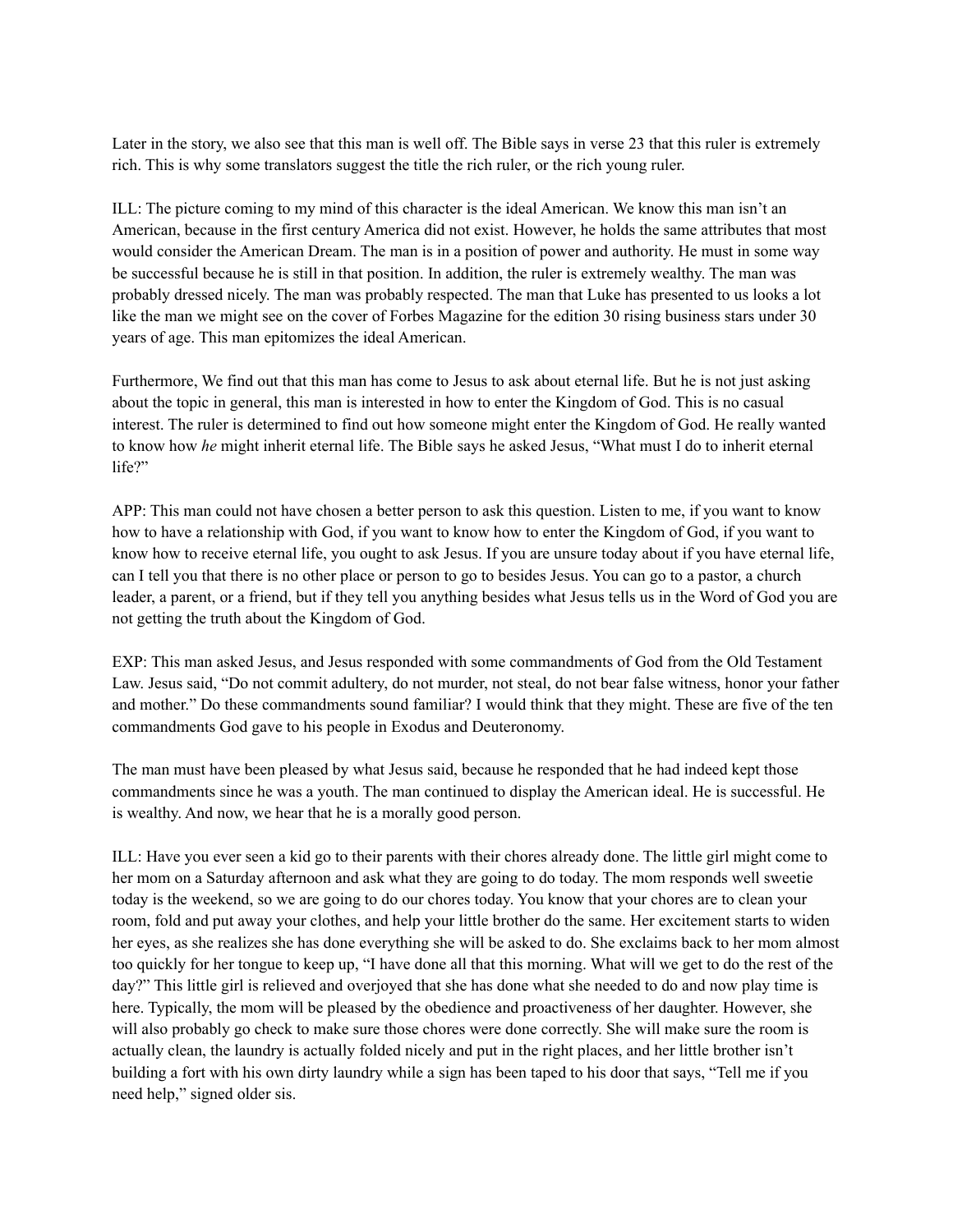EXP: It seems that Jesus, here, is doing some checking just like the mother. You see, the Bible says in John 2:25 that Jesus, "knew what was in man." Before the ruler comes to Jesus, Jesus already knows what is in the heart of this man. Jesus, then, is not checking for himself, but checking for the benefit of this ruler.

Look with me at the commandments Jesus listed from the Law. Jesus listed five commandments all from the second tablet of the Law. These are the commandments that deal with loving your neighbor as yourself. Within this list there are six commandments. However, Jesus only listed five. Can you find the one that is missing? Jesus did not include the commandment not to covet. Isn't that interesting? The only command, regarding love for others, that Jesus did not mention to this wealthy man is the commandment not to desire wealth, possessions, or stuff for your fulfillment, security, and satisfaction.

In addition to leaving out this commandment from the second table, Jesus left out the entire first table of the Ten Commandments. This section included the four commandments that deal with love for God. It seems that Jesus is trying to reveal something to this man. What might that be?

Well, I think it comes to us at the beginning of the interaction. Jesus is so intentional. Look with me at verse 18. The Bible says, "And a ruler asked him, "Good Teacher, what must I do to inherit eternal life?" And Jesus said to him, "Why do you call me good? No one is good except God alone." Jesus sees that this man has a man-centered view of goodness. The ruler honestly believes that he has fulfilled the commandments, and he also believes that teachers should receive the title of good. But, Jesus thought otherwise. Jesus said, when it comes to goodness, when it comes to being in line with the commandments, when it comes to being blameless without blemish, that status is limited to one being and he is God.

TS: Might we continue to see what Jesus said about how this ruler might be accepted by the only good being in existence.

## **II. A Salvific Surrender (v. 22-27)**

EXP: Jesus pinpoints this man's idolatry in his response. Remember, Jesus responded to the man's comment that he on his own has a goodness that fulfills the Law. Jesus did not argue with his comment of obedience to the five commandments listed, though I believe he could have. Instead, Jesus pinpointed the man's issue. He said, "One thing you still lack." Notice, here, that Jesus prescribed one thing, yet he listed two activities. Jesus called the man to sell all he had and then come follow him. I submit to you this morning that Jesus was calling this man to turn from the idol of money and turn to the master of immortality. Jesus was calling for this man to repent and believe in order to surrender his life and be saved.

This is the only way one can enter the Kingdom of God. An individual must repent and believe. Repentance is to turn from your idols any and all of the things which you are trusting as your God. Any and all of the things that you see as bringing your satisfaction, your fulfillment, your security, your joy. When you wake up in the morning and say to yourself if I just got that today then I would be happy. That thing has become your God, your idol. You must repent, or turn, from that item, person, desire.

You must turn, but not turn from one idol to another. You are to turn to the one true God. You are to believe that God is who he said he is and does what he says he does. This is consummated for us in the cross. Where God gifts his goodness to anyone who might believe. You see, the issue that keeps us from the Kingdom of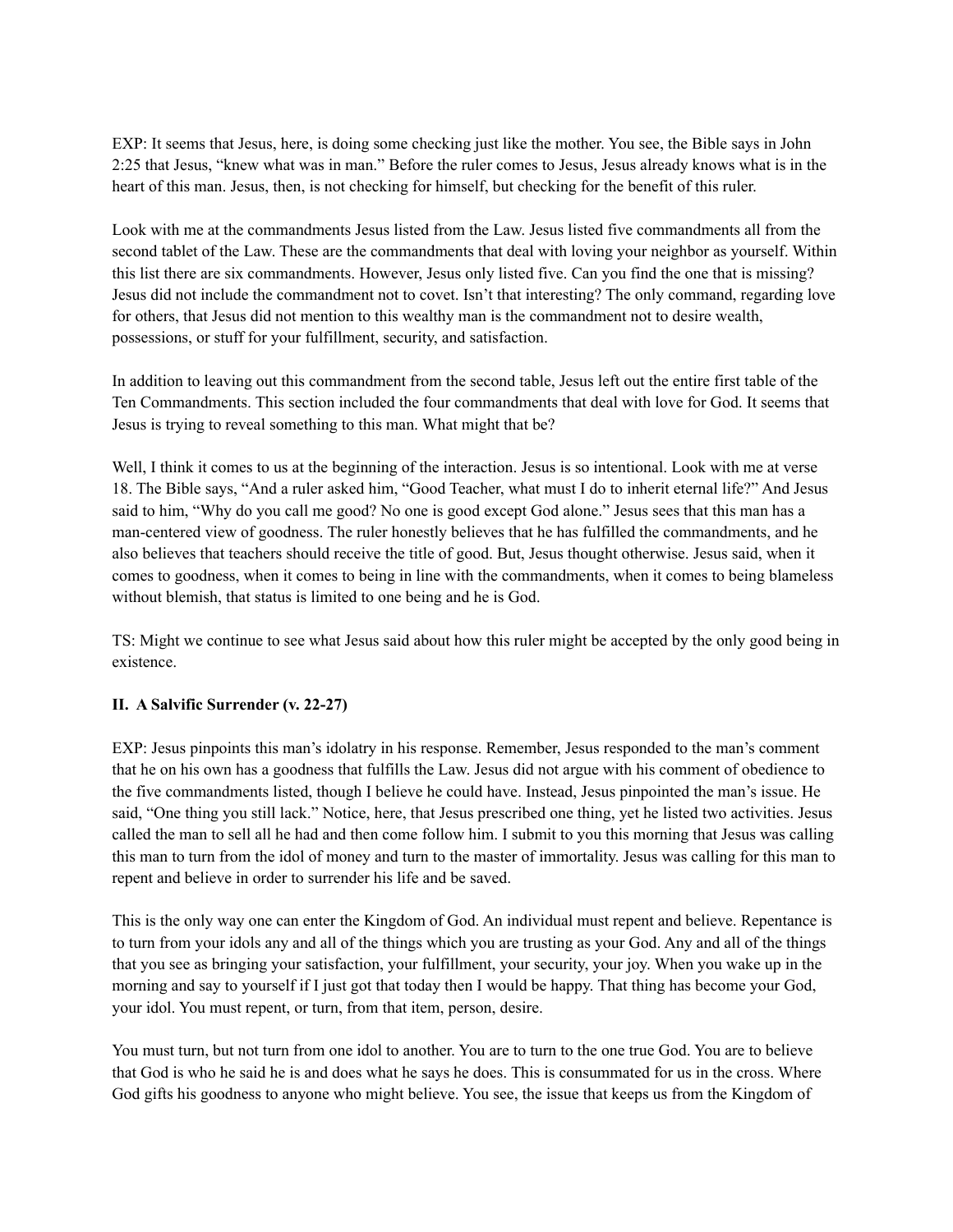God is our sin, or that we are not good on our own. Yet, God sends Jesus who is good. He who knew no sin, died for our sin, so that we might have his goodness. He takes our punishment so that we have the opportunity to have a relationship with God. He demonstrates this great act of love for us and offers salvation to you as a free gift, and asks for you to trust him.

ILL: This is the one command Jesus shared in the passage. Repentance and belief are two sides of the same coin. Repentance emphasizes turning from, and belief emphasizes turning to, however the action happens all together. Heads and tails are on the same coin.

EXP: This command sounds very similar to what Jesus said just two chapters back. In Luke 16, Jesus said, "No servant can serve two masters, for either he will hate the one and love the other, or he will be devoted to the one and despise the other" (Luke 16:13). Jesus is calling for this man to place God in the rightful place in his life. God is Lord of Lords. God is the King of Kings. God is God. He will not be satisfied with occupying any other position in your life besides the supreme priority. God will be worshiped as God. Therefore, you must surrender to him. No other idol will be allowed to take his place.

ARG: Some folks are opposed to the Christian faith, because they think that the church just wants all your money. They are afraid that when they come into a worship gathering they will hear the pastor say the same thing Jesus said, "Sell all you have so we can give it to the poor." Can I let you in on a little secret? God and therefore the followers of God want so much more than just ten percent of your money. God wants all of you. He wants all your money, all your relationships, all of yourself to be devoted to his will.

ILL: And, praise God that he does. Can you imagine a husband who only wants portions of his wife? Sweetie, I want your money, but I'd rather not have your debt. Honey, I want your good days, but I'd rather not have your bad. Love, I want your healthy days, but I'd rather not have your sick days. We might look at that person and say, "Look, man, you better take a closer look at those vows before the wedding day." In contrast to this loser, God wants all of you. He sends his own son to make you his own. So that you might have the privilege of entrusting all of yourself to him. He will be your God, and you will be his people.

EXP: The ruler hears the decision and walks away sad. The Bible does not leave us guessing as to why. Luke recorded, "But when he heard these things, he became very sad, for he was extremely rich." The man judged his money as more valuable than God.

Then, Jesus expounded on the situation using a hyperbole. He said, "It is easier for a camel to go through the eye of a needle than for a rich person to enter the kingdom of God." Jesus said it is easier for the largest animal in all of Israel, a camel, to go through the smallest opening, a needle eye, than for a rich man to enter God's Kingdom.

The disciples began to think that Jesus was placing certain restrictions on those who could be saved. They asked, "Then who can be saved?" In other words, they wonder if the rich are automatically excluded from being saved. They thought well there must be some that are able to be saved and some that aren't, and rich people fall outside the limits.

Jesus though helped correct their confusion. He said, "What is impossible with man is possible with God." The rich man can be saved but only by the miraculous power of God.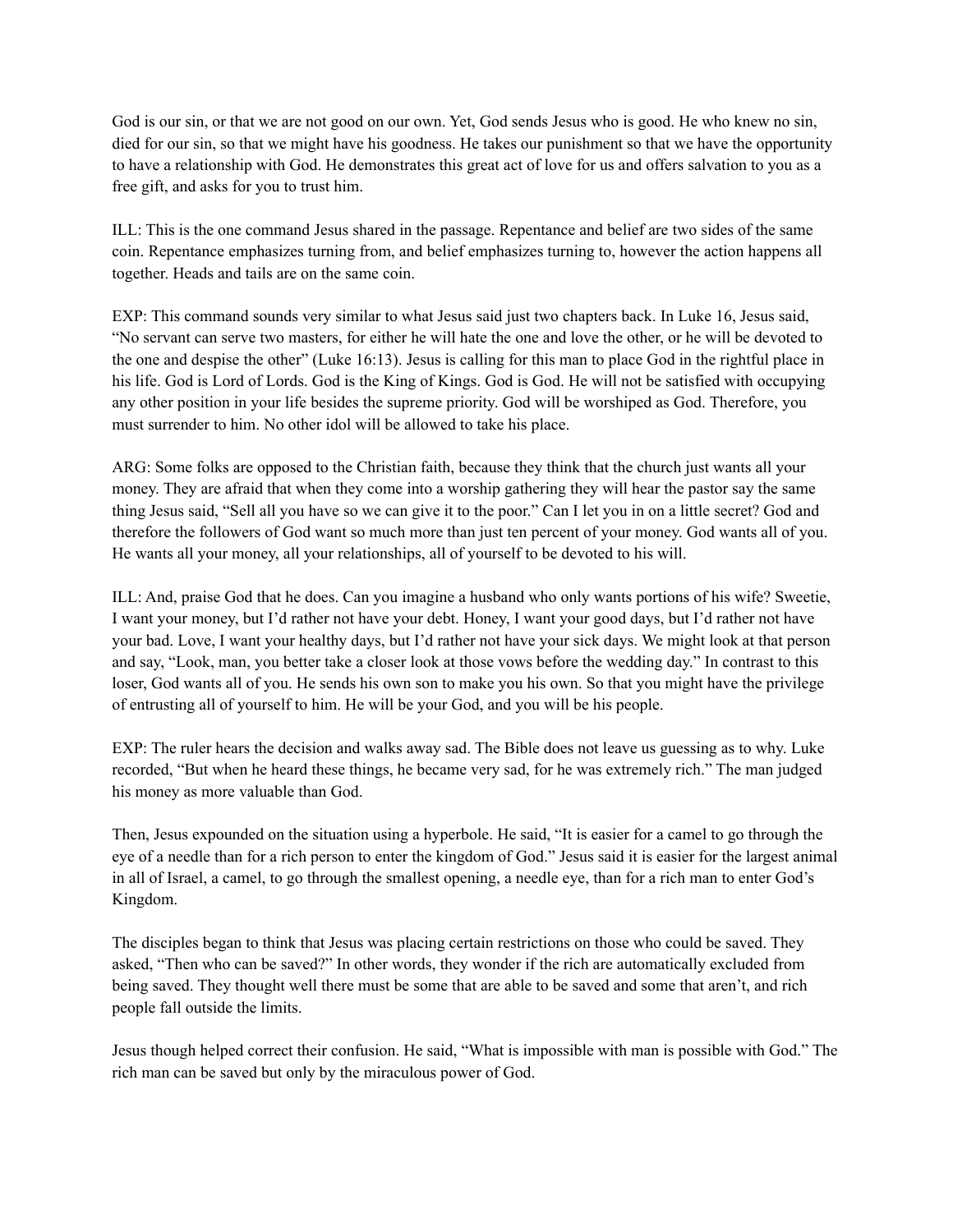APP: Listen here, this is not exclusively true for the rich people. This statement describes salvation for anyone. Entering the Kingdom of God is impossible for any man. Yet, God offers his miraculous power to forgive our sins in Jesus's work on the cross. The Bible says, "The gospel, Jesus's work, is the power of God unto salvation for all who believe" (Romans 1:16). When you repent and believe you are surrendering your personal efforts to achieve salvation and trusting God's power to save you through the work of his son.

If you are not a Christian this morning, or if you are unsure, this is God's Word to you today. God is offering to you a free relationship with himself, because Jesus lived the life you could not live, died the death you deserved, and raised from the grave. Jesus offers his goodness to you to enter the Kingdom of God.

If you are a Christian, then I ask you to consider what gospel you are sharing with people outside the family of God. Are you asking them to trust in something that is not the power of God unto salvation? Are you eliminating portions of God's call to turn from their idols and surrender themselves to Jesus as Lord? Or, are you trusting that the message of the gospel is the only truth, the only message in which the power of God is offered to free people from idolatry, punishment, and hell? Oh, Christian, share the same gospel message that saved you, do not attempt to share any other message besides surrender to the truth of the gospel.

TS: The story concludes with the concern of the disciples. Read with me the scene I have titled, "A Worthy Reward."

## **III. A Worthy Reward (v. 28-30)**

EXP: At the end of our story today, we see Peter state a declaration of concern. He called attention to what the disciples have left, what the disciples have surrendered to follow Jesus saying, "See, we have left our homes and followed you." It seems that Peter, after hearing this conversation with the ruler, is worried about whether the disciples have experienced the miracle of entrance into the Kingdom of God.

APP: Has this ever happened to you? Have you ever overheard something that provoked some concern?

EXP: Jesus brought reassurance to Peter, and along with it the truth of a reward. Jesus said, "Truly, I say to you, there is no one who has left house or wife or brothers or parents or children, for the sake of the kingdom of God, who will not receive many times more in this time, and in the age to come eternal life." Jesus noted that for all who have surrendered to God as the supreme person and priority in their life have experienced this miracle.

Look at the the order of significance Jesus noted. He said that God is more significant than your current family. He is more significant than your past family. He is more significant than your home. God is more significant than everything. And, God should be worshipped as such.

When this surrender has occurred in your life, Jesus said you enter into great reward in this life and the life to come. This is so profound. Jesus asserted that entrance into the kingdom of God occurs as a promised reality but also a present reality. He said that living in the Kingdom of God provides reward now and in the age to come. The truth is that the Kingdom of God is present now for all those who live in surrender to Jesus. In this life there is greater value than anything that you might be grasping as an idol.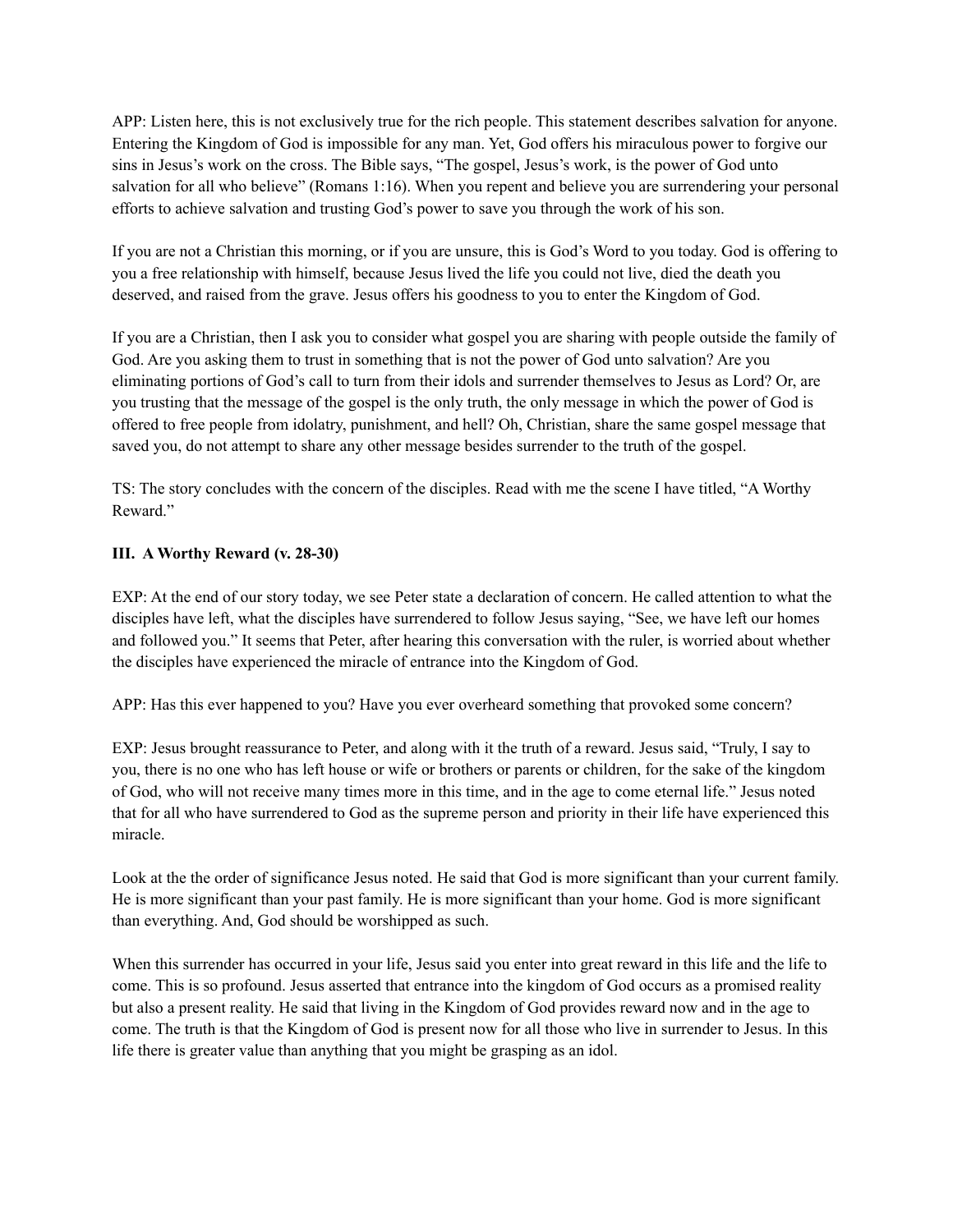ILL: When I was a boy, the best place to have a birthday party was at a Laser Tag facility. It seemed like no other place existed when I was growing up. You could pretty much assume, "Well, Jimmy's birthday is coming up next week, I guess I am playing laser tag this week."

I don't understand it. I am not a fan of laser tag. However, I did like the arcade games in the lobby of the facility. I loved shooting basketball and trying to beat the high score. I could have played that for hours.

There were some kids like me, who loved playing the arcade games, but they really weren't in it for the game. They might have liked the games, but they were more interested in what they could get with the tickets they received from the games. They would go up to the prize counter at the start of the party and pick out what they wanted. Sara might say, "Oh, look at that super cool snow globe with an elephant inside. That is what I want." Right under that snow globe would be a little sticker that said something ridiculous like 1,500 tickets. So, Sara would go out and get those 1,500 tickets. And, look, some kids were going full strategy mode to get those tickets. They would say, "Zach, basketball only gets you five or ten tickets at most. I am going to Ski Ball or Jackpot, where you can win hundreds of tickets every game." They would play and play and play. Then, go find mom or dad for more money. Then, they would play and play and play.

By the end of the party, Sara would go up to the counter plop that little receipt from the ticket counter on the table and receive her stunning snow globe. I will say it came at the cost of just 1,500 tickets to Sara, but it probably also came at the cost of tens, maybe even hundreds of dollars from her parents. Sara is completely oblivious to the fact that she could have had so much more value in the money she got from her parents than the value she got in that snow globe. I mean she could have bought ten snow globes for the amount of money she used to play those games.

APP: Sometimes, we are just like Sara. We trade the treasures of the Kingdom of God for the empty promises of sin and idols. Jesus said, "Truly, I say to you, there is no one who has left house or wife or brothers or parents or children, for the sake of the kingdom of God, who will not receive many times more in this time, and in the age to come eternal life." The greatest treasure you could ever have on this earth is life with Jesus in the Kingdom of God. Do not miss that. Do not miss that here on earth where the Kingdom of God is offered to all who live surrendered to Jesus and do not miss that in the life to come where eternal life hangs in the balance.

## Conclusion

APP: God speaks to us through his word, and he calls us to respond. How is God calling you to respond today? Is God calling you to turn from your idols and trust him for the first time today? Is God calling you to repent and believe in Jesus alone for salvation?

Maybe, God is calling you to commit to sharing the only message that has the power of God unto salvation. Perhaps, you have been hesitant to share the gospel with a coworker or a friend, because of the surrender it entails. God might be calling you to trust in the same message that saved you to save others.

Maybe, God is pointing to something in your life that you are considering more valuable than Jesus. God might be calling you to make a commitment to leave that sin behind or pursue that step of faith that submits your life to him anew.